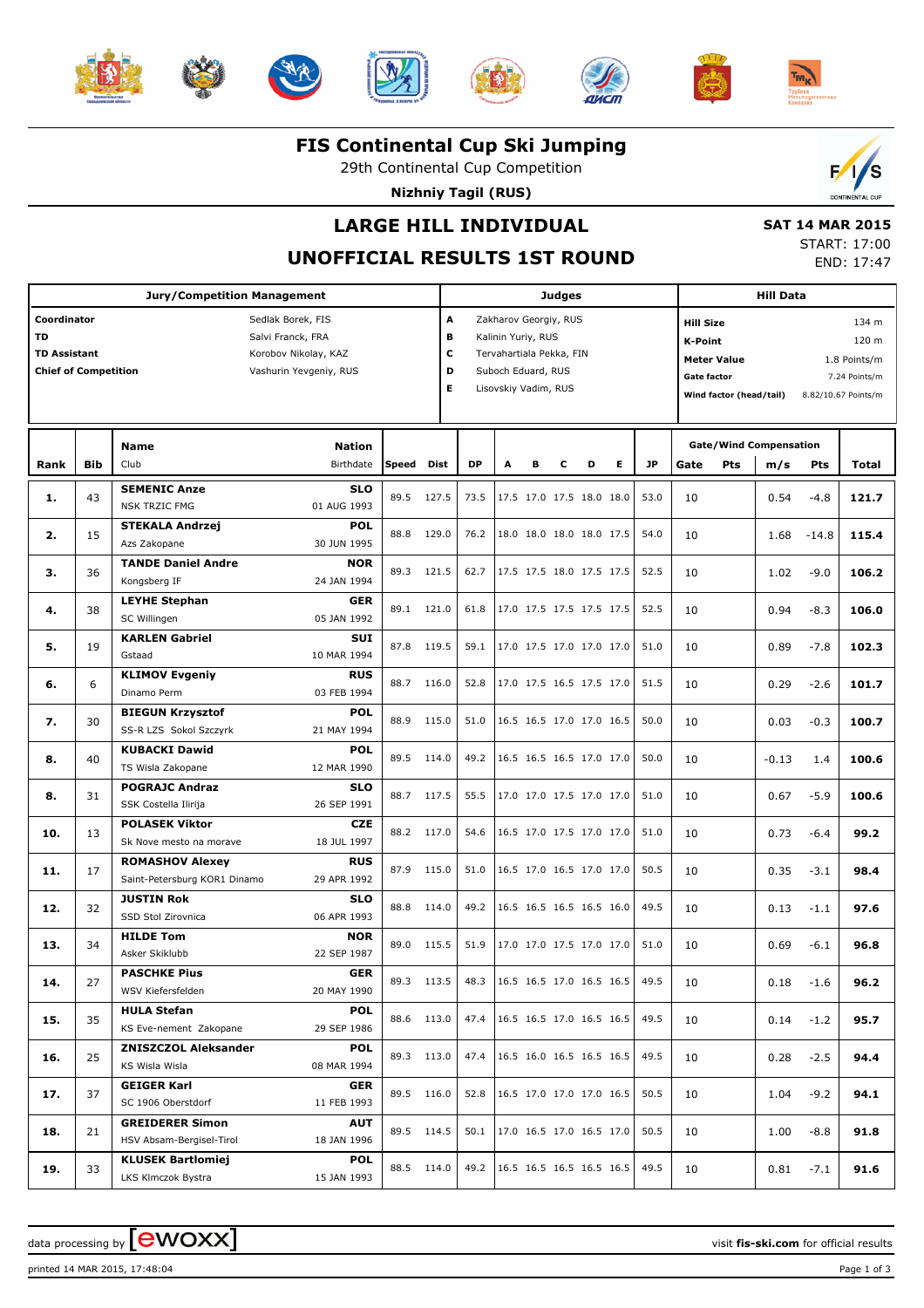













**FIS Continental Cup Ski Jumping**

29th Continental Cup Competition

**Nizhniy Tagil (RUS)**



## **LARGE HILL INDIVIDUAL**

# **SAT 14 MAR 2015**

**UNOFFICIAL RESULTS 1ST ROUND**

| START: 17:00 |            |
|--------------|------------|
|              | END: 17:47 |

|      |                | Name                                                | <b>Nation</b>             |              |            |           |   |   |   |                                      |    |      |      |            | <b>Gate/Wind Compensation</b> |            |       |
|------|----------------|-----------------------------------------------------|---------------------------|--------------|------------|-----------|---|---|---|--------------------------------------|----|------|------|------------|-------------------------------|------------|-------|
| Rank | <b>Bib</b>     | Club                                                | Birthdate                 | <b>Speed</b> | Dist       | <b>DP</b> | A | в | c | D                                    | E. | JP.  | Gate | <b>Pts</b> | m/s                           | <b>Pts</b> | Total |
|      |                | <b>TOLLINGER Elias</b>                              | <b>AUT</b>                |              |            |           |   |   |   |                                      |    |      |      |            |                               |            |       |
| 19.  | 26             | SV Innsbruck-Bergisel-Tirol                         | 25 MAR 1995               |              | 89.1 110.5 | 42.9      |   |   |   | 16.5 16.5 16.5 16.5 17.0             |    | 49.5 | 10   |            | 0.09                          | $-0.8$     | 91.6  |
| 21.  | 22             | <b>HUBER Stefan</b>                                 | <b>AUT</b>                | 88.9         | 110.5      | 42.9      |   |   |   | 16.5 16.5 16.5 16.5 16.5             |    | 49.5 | 10   |            | 0.63                          | $-5.6$     | 86.8  |
|      |                | SC Seekirchen-Salzburg                              | 08 MAR 1994               |              |            |           |   |   |   |                                      |    |      |      |            |                               |            |       |
| 22.  | 42             | <b>ZUPANCIC Miran</b>                               | <b>SLO</b>                |              | 87.7 113.5 | 48.3      |   |   |   | 17.0 16.5 17.0 17.0 17.0             |    | 51.0 | 10   |            | 1.55                          | $-13.7$    | 85.6  |
|      |                | SK Zagorje                                          | 11 NOV 1989               |              |            |           |   |   |   |                                      |    |      |      |            |                               |            |       |
| 23.  | $\overline{2}$ | <b>SHISHKIN Vadim</b><br>Nishniy Tagil              | <b>RUS</b><br>02 NOV 1995 |              | 88.1 113.5 | 48.3      |   |   |   | 16.5 16.5 16.5 17.0 16.5             |    | 49.5 | 10   |            | 1.39                          | $-12.3$    | 85.5  |
|      |                | <b>BAZHENOV Aleksandr</b>                           | <b>RUS</b>                |              |            |           |   |   |   |                                      |    |      |      |            |                               |            |       |
| 24.  | 12             |                                                     | 13 JUL 1995               | 89.5         | 106.0      | 34.8      |   |   |   | 16.0 16.0 16.0 16.5 16.0             |    | 48.0 | 10   |            | $-0.12$                       | 1.3        | 84.1  |
|      |                | <b>AIGNER Clemens</b>                               | <b>AUT</b>                |              |            |           |   |   |   |                                      |    |      |      |            |                               |            |       |
| 25.  | 39             | SV Innsbruck-Bergisel-Tirol                         | 02 FEB 1993               |              | 88.3 111.0 | 43.8      |   |   |   | 15.0 15.0 15.5 15.5 14.0             |    | 45.5 | 10   |            | 0.64                          | $-5.6$     | 83.7  |
| 26.  | 16             | <b>KAELIN Pascal</b>                                | <b>SUI</b>                | 88.7         | 108.5      | 39.3      |   |   |   | 16.5 16.5 16.5 16.0 16.0             |    | 49.0 | 10   |            | 0.67                          | $-5.9$     | 82.4  |
|      |                | Einsiedeln                                          | 11 JAN 1993               |              |            |           |   |   |   |                                      |    |      |      |            |                               |            |       |
| 27.  | $\overline{7}$ | <b>MUMINOV Sabirzhan</b>                            | <b>KAZ</b>                |              | 89.0 113.0 | 47.4      |   |   |   | 15.0 15.5 16.0 15.0 15.0             |    | 45.5 | 10   |            | 1.22                          | $-10.8$    | 82.1  |
|      |                |                                                     | 16 APR 1994               |              |            |           |   |   |   |                                      |    |      |      |            |                               |            |       |
| 28.  | 24             | <b>MEZNAR Mitja</b><br><b>NSK TRZIC FMG</b>         | <b>SLO</b><br>30 JUN 1988 | 89.4         | 100.5      | 24.9      |   |   |   | 16.0 16.0 16.0 16.0 16.0             |    | 48.0 | 10   |            | $-0.70$                       | 7.5        | 80.4  |
|      |                | <b>JOHANSSON Robert</b>                             | <b>NOR</b>                |              |            |           |   |   |   |                                      |    |      |      |            |                               |            |       |
| 29.  | 41             | Soere Aal IL                                        | 23 MAR 1990               | 88.7         | 106.5      | 35.7      |   |   |   | 16.5 16.5 16.5 16.0 16.0             |    | 49.0 | 10   |            | 0.61                          | $-5.4$     | 79.3  |
|      |                | <b>ASCHENWALD Philipp</b>                           | <b>AUT</b>                |              |            |           |   |   |   |                                      |    |      |      |            |                               |            |       |
| 29.  | 20             | SC Mayerhofen-Tirol                                 | 12 NOV 1995               |              | 89.6 110.5 | 42.9      |   |   |   | 16.0 16.5 17.0 16.5 16.5             |    | 49.5 | 10   |            | 1.48                          | $-13.1$    | 79.3  |
| 31.  | 29             | <b>QUECK Danny</b>                                  | <b>GER</b>                | 88.9         | 105.5      | 33.9      |   |   |   | 16.5 16.5 16.0 16.0 16.0             |    | 48.5 | 10   |            | 0.43                          | $-3.8$     | 78.6  |
|      |                | WSV 08 Lauscha                                      | 17 SEP 1989               |              |            |           |   |   |   |                                      |    |      |      |            |                               |            |       |
| 32.  | 3              | <b>SARDYKO Alexander</b>                            | <b>RUS</b>                |              | 87.6 102.0 | 27.6      |   |   |   | 16.5 16.0 16.0 16.0 16.0             |    | 48.0 | 10   |            | $-0.09$                       | 1.0        | 76.6  |
|      |                | Dinamo N.Novgorod-Krasnoyarsk                       | 08 MAY 1990               |              |            |           |   |   |   |                                      |    |      |      |            |                               |            |       |
| 33.  | 14             | <b>HOLIK Frantisek</b>                              | <b>CZE</b>                | 88.4         | 104.5      | 32.1      |   |   |   | 16.0 16.0 16.5 16.0 16.0             |    | 48.0 | 10   |            | 0.42                          | $-3.7$     | 76.4  |
|      |                | Lsk Lomnice nad popelkou<br><b>SCHIFFNER Markus</b> | 23 OCT 1998<br>AUT        |              |            |           |   |   |   |                                      |    |      |      |            |                               |            |       |
| 34.  | 28             | UVB Hinzenbach-Oberoesterreich                      | 05 JUN 1992               | 88.8         | 105.0      | 33.0      |   |   |   | 16.0 16.0 16.0 16.0 16.0             |    | 48.0 | 10   |            | 0.57                          | $-5.0$     | 76.0  |
|      |                | <b>HLAVA Lukas</b>                                  | <b>CZE</b>                |              |            |           |   |   |   |                                      |    |      |      |            |                               |            |       |
| 35.  | 23             | Dukla Liberec                                       | 10 SEP 1984               |              | 88.8 103.5 | 30.3      |   |   |   | 16.0 16.0 16.0 16.0 16.0             |    | 48.0 | 10   |            | 0.38                          | $-3.4$     | 74.9  |
| 36.  | 8              | <b>ZHAPAROV Marat</b>                               | <b>KAZ</b>                |              | 88.2 102.5 | 28.5      |   |   |   | 15.5 16.5 16.0 16.0 16.0             |    | 48.0 | 10   |            | 0.21                          | $-1.9$     | 74.6  |
|      |                | Ski Club VKO                                        | 25 AUG 1985               |              |            |           |   |   |   |                                      |    |      |      |            |                               |            |       |
| 37.  | 11             | <b>BARTOL Tilen</b>                                 | SLO                       |              | 88.2 101.5 | 26.7      |   |   |   | $ 15.5 \t15.5 \t15.0 \t15.0 \t15.0 $ |    | 45.5 | 10   |            | 0.10                          | -0.9       | 71.3  |
|      |                | SSK Sam Ihan                                        | 17 APR 1997               |              |            |           |   |   |   |                                      |    |      |      |            |                               |            |       |
| 38.  | 4              | <b>VESELOV Denis</b>                                | <b>RUS</b><br>03 FEB 1991 | 88.0         | 99.0       | 22.2      |   |   |   | 16.0 16.5 16.0 16.0 16.0             |    | 48.0 | 10   |            | 0.01                          | $-0.1$     | 70.1  |
|      |                | <b>BOYARINTSEV Vladislav</b>                        | <b>RUS</b>                |              |            |           |   |   |   |                                      |    |      |      |            |                               |            |       |
| 39.  | 9              | Saint-Petersburg Dinamo                             | 31 OCT 1994               | 88.1         | 99.5       | 23.1      |   |   |   | 16.0 16.5 16.0 16.0 16.0             |    | 48.0 | 10   |            | 0.52                          | $-4.6$     | 66.5  |
|      |                | <b>SHULAEV Sergey</b>                               | <b>RUS</b>                |              |            |           |   |   |   |                                      |    |      |      |            |                               |            |       |
| 39.  | $\mathbf{1}$   |                                                     | 18 JUN 1996               |              | 87.9 100.5 | 24.9      |   |   |   | 16.5 16.0 15.5 16.0 16.0             |    | 48.0 | 10   |            | 0.73                          | $-6.4$     | 66.5  |
| 41.  | 5              | <b>SULTANGULOV Artur</b>                            | <b>RUS</b>                | 88.5         | 96.0       | 16.8      |   |   |   | 16.0 16.5 15.5 15.5 15.5             |    | 47.0 | 10   |            | 0.50                          | $-4.4$     | 59.4  |
|      |                | Ufa                                                 | 07 MAR 1997               |              |            |           |   |   |   |                                      |    |      |      |            |                               |            |       |
| 42.  | 10             | <b>ZHAPAROV Radik</b>                               | KAZ                       | 88.3         | 94.0       | 13.2      |   |   |   | 15.0 15.0 15.0 14.5 14.5             |    | 44.5 | 10   |            | 0.40                          | $-3.5$     | 54.2  |
|      |                | Shvsm Dinamo                                        | 29 FEB 1984               |              |            |           |   |   |   |                                      |    |      |      |            |                               |            |       |
| 43.  | 18             | <b>EGLOFF Luca</b><br>Grabserberg                   | SUI<br>06 JUN 1995        | 88.7         | 88.5       | 3.3       |   |   |   | 14.0 14.5 13.5 13.5 14.0             |    | 41.5 | 10   |            | $-0.06$                       | 0.6        | 45.4  |
|      |                |                                                     |                           |              |            |           |   |   |   |                                      |    |      |      |            |                               |            |       |

data processing by **CWOXX**  $\blacksquare$ 

printed 14 MAR 2015, 17:48:04 Page 2 of 3